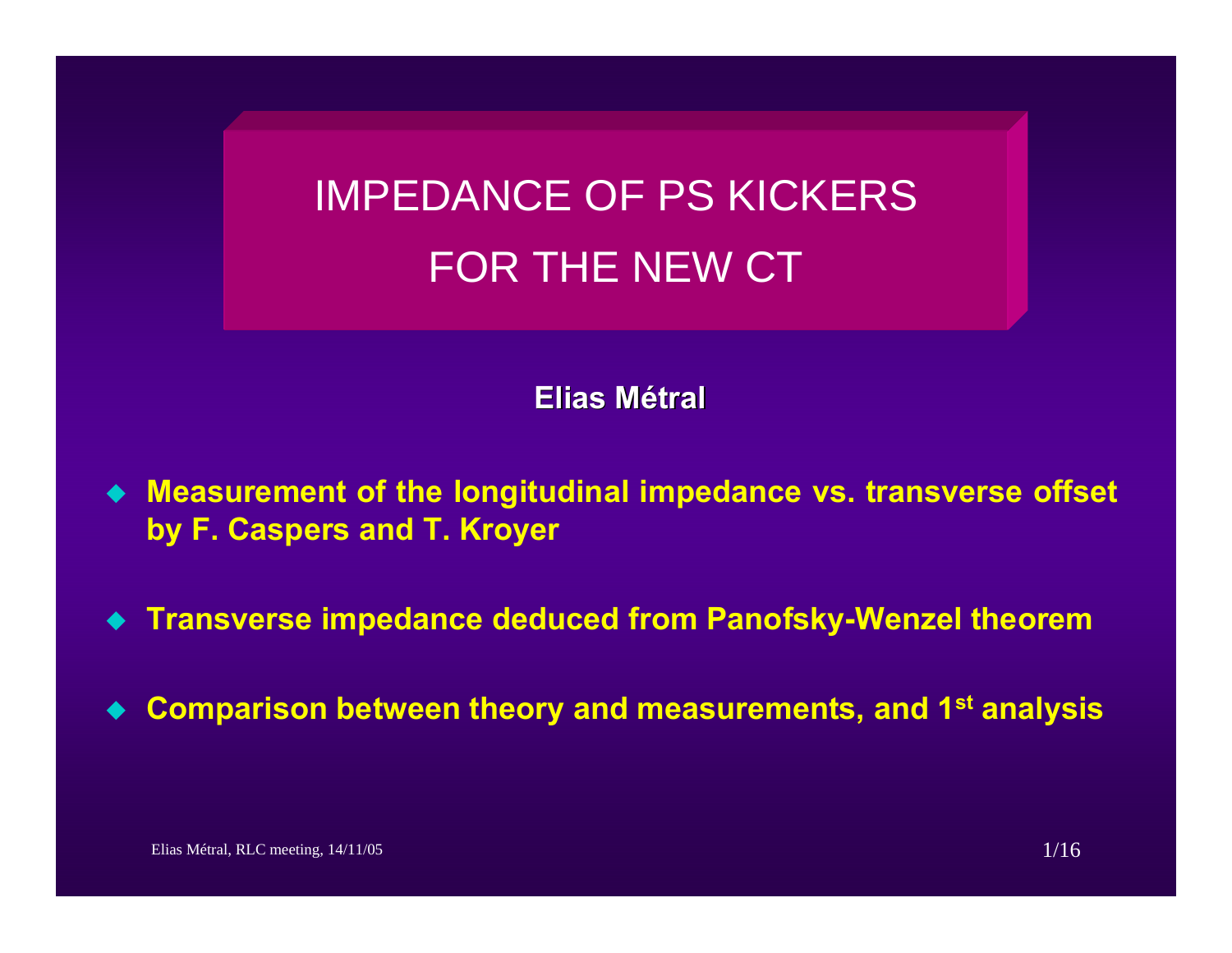## **INTRODUCTION (1/2) Info from Massimo**

- **1. The following kickers are installed presently in the PS machine**
	- **a. Injection kicker in section 45**
	- **b. Extraction kicker in sections 71 and 79**
	- **c. BFAs (pedestal and staircase) in sections 9 and 21**
	- **d. Injection kicker for ions in section 28**
- **2. The following kickers will be installed for the first stage of the novel multi-turn extraction**
	- **a. Two new kickers in sections 13 and 21. The modules are similar to those of the extraction kicker**
	- **b. Two new kickers in sections 64 and 72. The modules are recuperated from the extraction kickers for leptons**
	- **c. All the kickers mentioned under the point 1. will be also present**
- **3. For the second stage it is foreseen to**
	- **a. Decrease the rise-time of the kickers in section 13 and 21. At the same time a newdesign of the modules could be made so to reduce the impedance seen by the beam**
	- **b. The BFA in section 21 will be removed**
	- **c. The BFA in section 9 will stay in the machine**
	- **d. Injection kickers (section 28 and 45) and the extraction kicker (sections 71 and 79) will, of course, remain in the machine**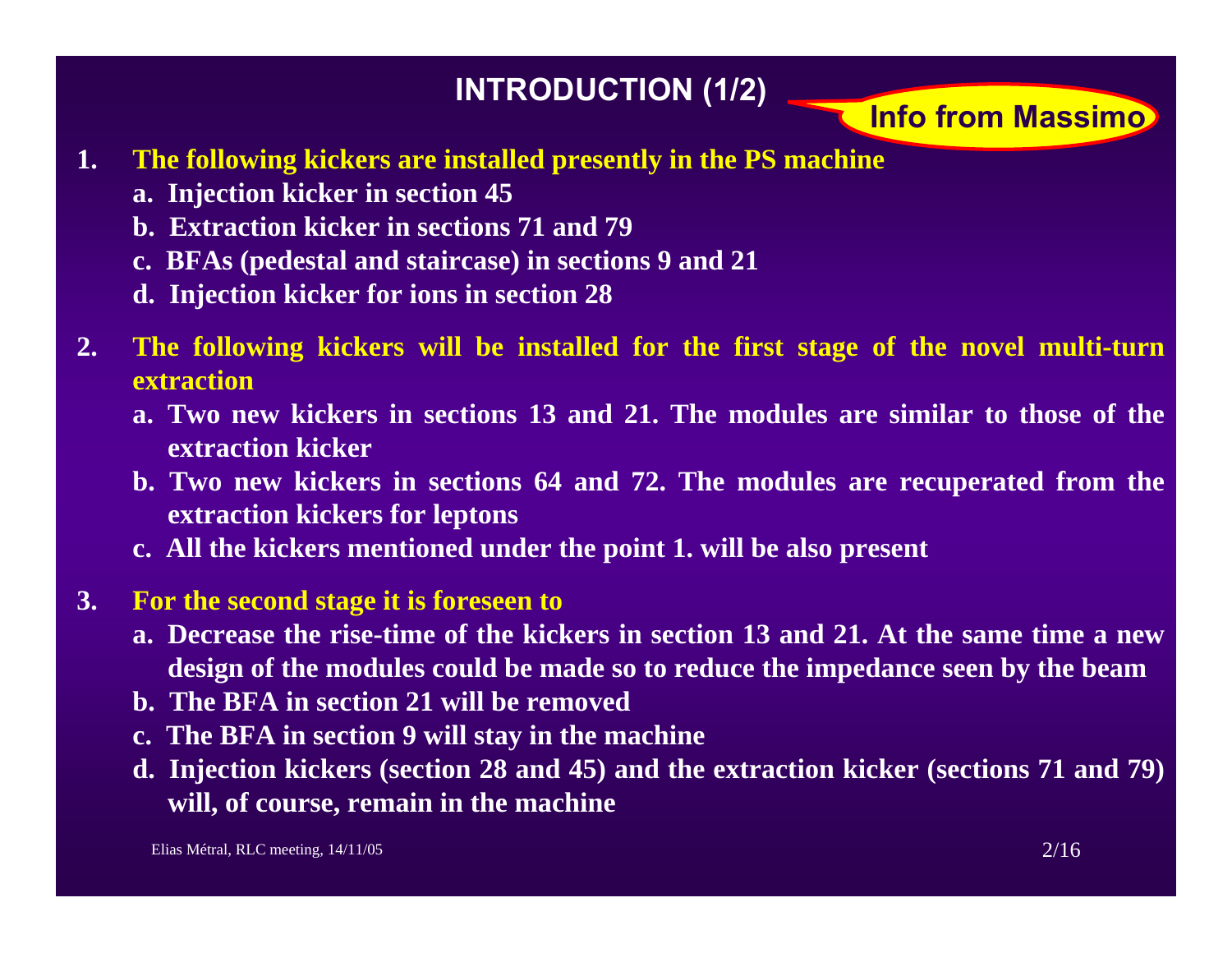| <b>INTRODUCTION (2/2)</b> |                                                                   |                                       |                                                                  |                                                      |                        |                  |                                   |                                                |                    |
|---------------------------|-------------------------------------------------------------------|---------------------------------------|------------------------------------------------------------------|------------------------------------------------------|------------------------|------------------|-----------------------------------|------------------------------------------------|--------------------|
| <b>Name</b>               | Magnet<br>type<br>No. of<br>cells $\times$ 1<br>(mm)              | Elem<br>ent                           | mech.<br>Aperture<br>hor×ver<br>(cm)<br>of 1<br>magnet<br>module | magn.<br>Aperture<br>$w \times h$ (cm <sup>2</sup> ) | Air<br>field<br>(Gauss | leff<br>(cm)     | Int.Bdl<br>(Gauss)<br>m)<br>in SS | Rise -<br>Fall<br>time<br>$(5 -$<br>95)%<br>ns | Flattop<br>$\mu s$ |
| Pedestal                  | Lumped L                                                          | <b>BFA</b><br>9/21<br>$\underline{P}$ | $15.8 \times$<br>5.25                                            | $15.8 \times 5.25$                                   | 478.5                  | 50               | 239.2                             | 131                                            | 12.6               |
| Staircase                 | Lumped L                                                          | <b>BFA</b><br>9/21<br>S               | $15.8 \times$<br>5.25                                            | $15.8 \times 5.25$                                   | 765.6                  | 39               | 298.6                             | 260                                            | 12.6               |
| Kicker<br>28              | Lumped L                                                          | <b>KFA</b><br>28                      | $15.9 \times$<br>7.0                                             | $15.9 \times 7.0$                                    | 251.2                  | 92.5             | 232.4                             | 255                                            | $0.6 - 6.8$        |
| <b>TIK</b><br>Proton      | Delay line<br>$8\times25$                                         | <b>KFA</b><br>45                      | $15.0 \times$<br>5.3                                             | $15.0 \times 5.3$                                    | 355.5                  | $22.1 \times 4$  | 314.2                             | 39                                             | 2.6                |
| <b>FAK71/7</b><br>9       | Delay line<br>$9\times24$                                         | <b>KFA</b><br>71/79                   | $14.7 \times$<br>5.3                                             | $14.7 \times 5.3$                                    | 628.0                  | $22.2 \times 12$ | 1671.9                            | $68 - 70$                                      | $0.1 - 2.1$        |
| $PS e+/e-$<br>inj.        | Delay line<br>$24\times24$<br>Elias Métral, RLC meeting, 14/11/05 | <b>KFA</b><br>72/94                   | $11.2 \times$<br>7.4                                             | $11.2 \times 7.4$                                    | 424.3                  | 61.5             | 261.0                             | $87 - 90$<br>3/16                              | $0.1 - 2.1$        |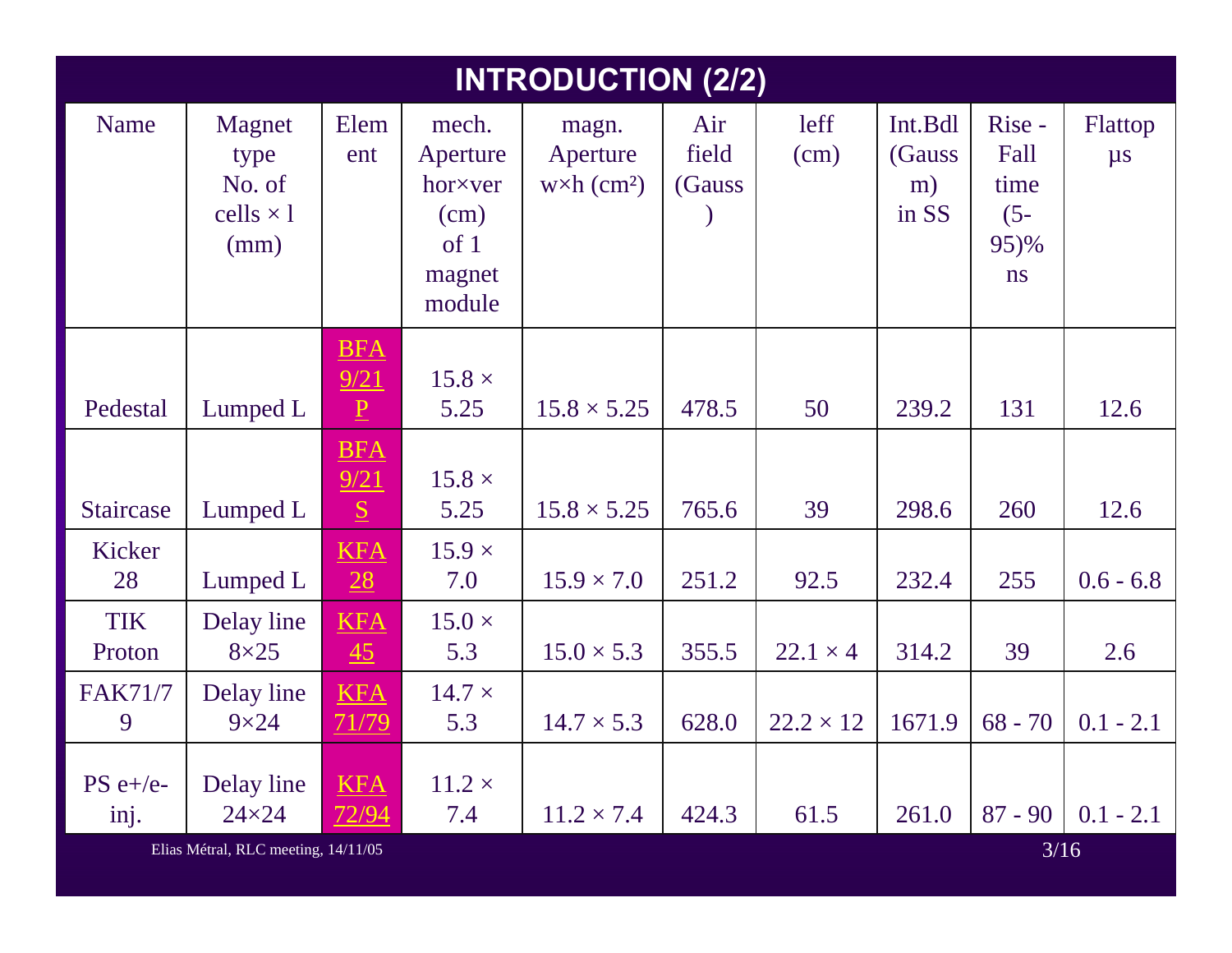#### **Kicker 1**

 $\implies$  **2 will be installed in the PS (SS 13 and 21)**  $\implies$  It is the same **type as the extraction kicker KFA 71 (but 4 times smaller)**





 $\implies$  The ferrite is split longitudinally in many cells  $\implies$  Each cell is 24 mm long **(19 mm of ferrite + 5 mm of Al) Thanks to Olav**

147 mm

Ferrite

Conductors (Al)

53 mm

#### Elias Métral, RLC meeting, 14/11/05 4/16

100 mm

*L* <sup>=</sup> 0.666 <sup>m</sup>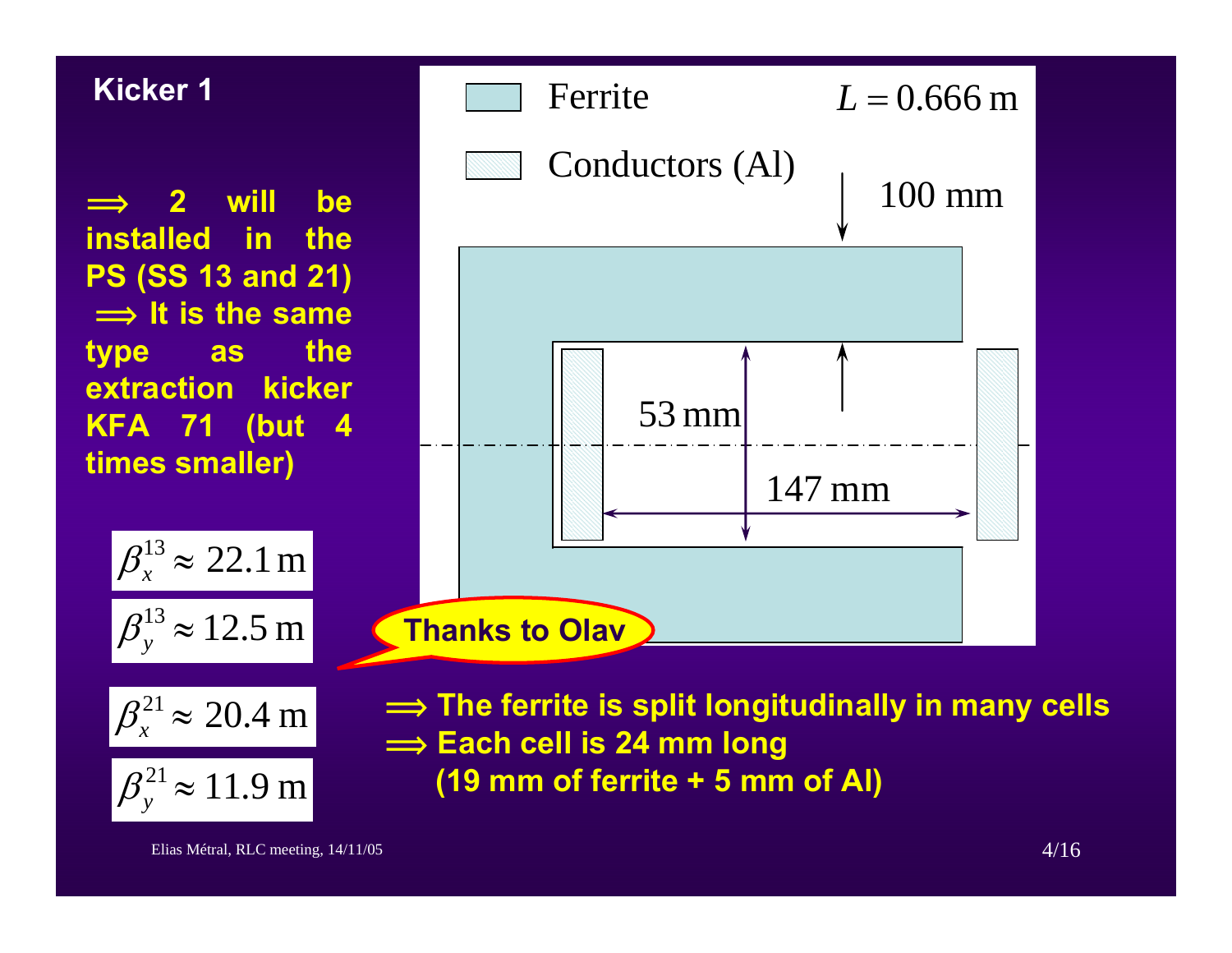#### **Kicker 1 î Measurements vs. Tsutsui**



Elias Métral, RLC meeting, 14/11/05 5/16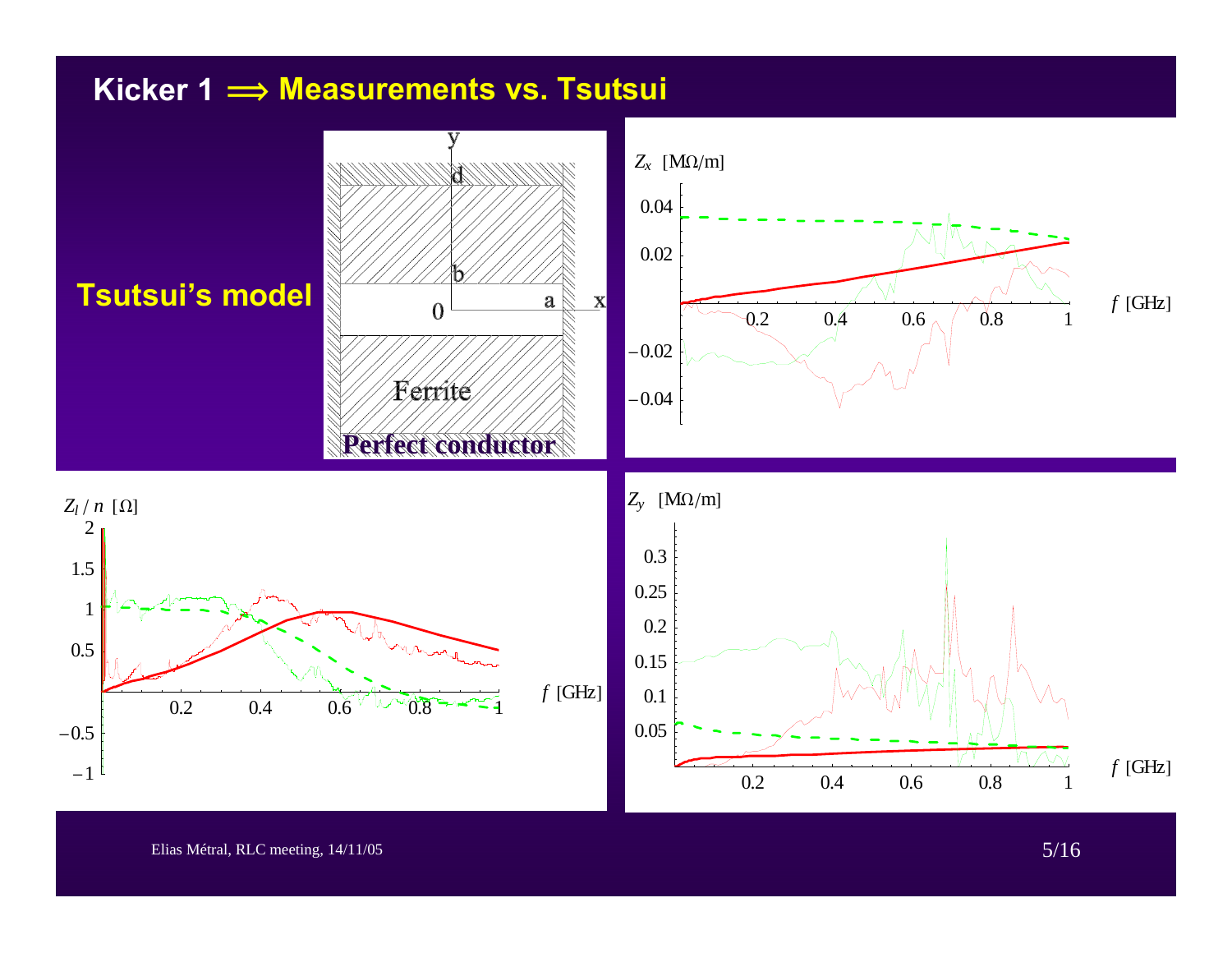#### **Kicker 1 î Comparison Tsutsui-Burov&Lebedev for the vertical imped.**



#### **Measurements vs. Burov-Lebedev**



Elias Métral, RLC meeting,  $14/11/05$  6/16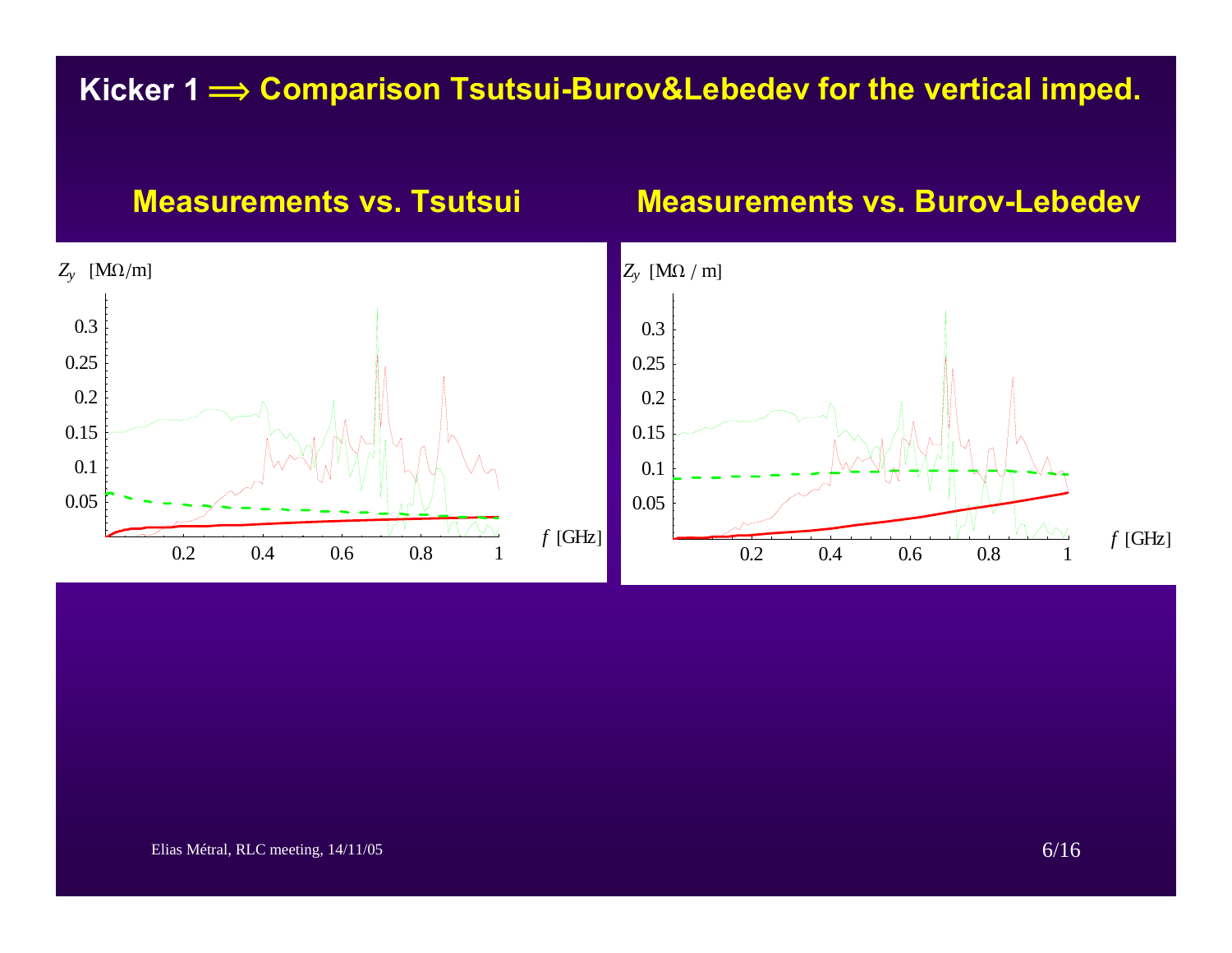#### **Kicker 2**

 $\implies$  **2 will be installed in the PS (SS 64 and 72)**  $\implies$  **Modules recuperated from the extraction kickers** for **leptons**

> $\beta_{\scriptscriptstyle \cal X}^{\scriptscriptstyle 64} \approx 12.7 \:\rm m$ 21.7 m $\beta_{y}^{64} \approx 21.7$





 $\implies$  The ferrite is split longitudinally in many cells  $\implies$  Each cell is 24 mm long **(19 mm of ferrite + 5 mm of Al)**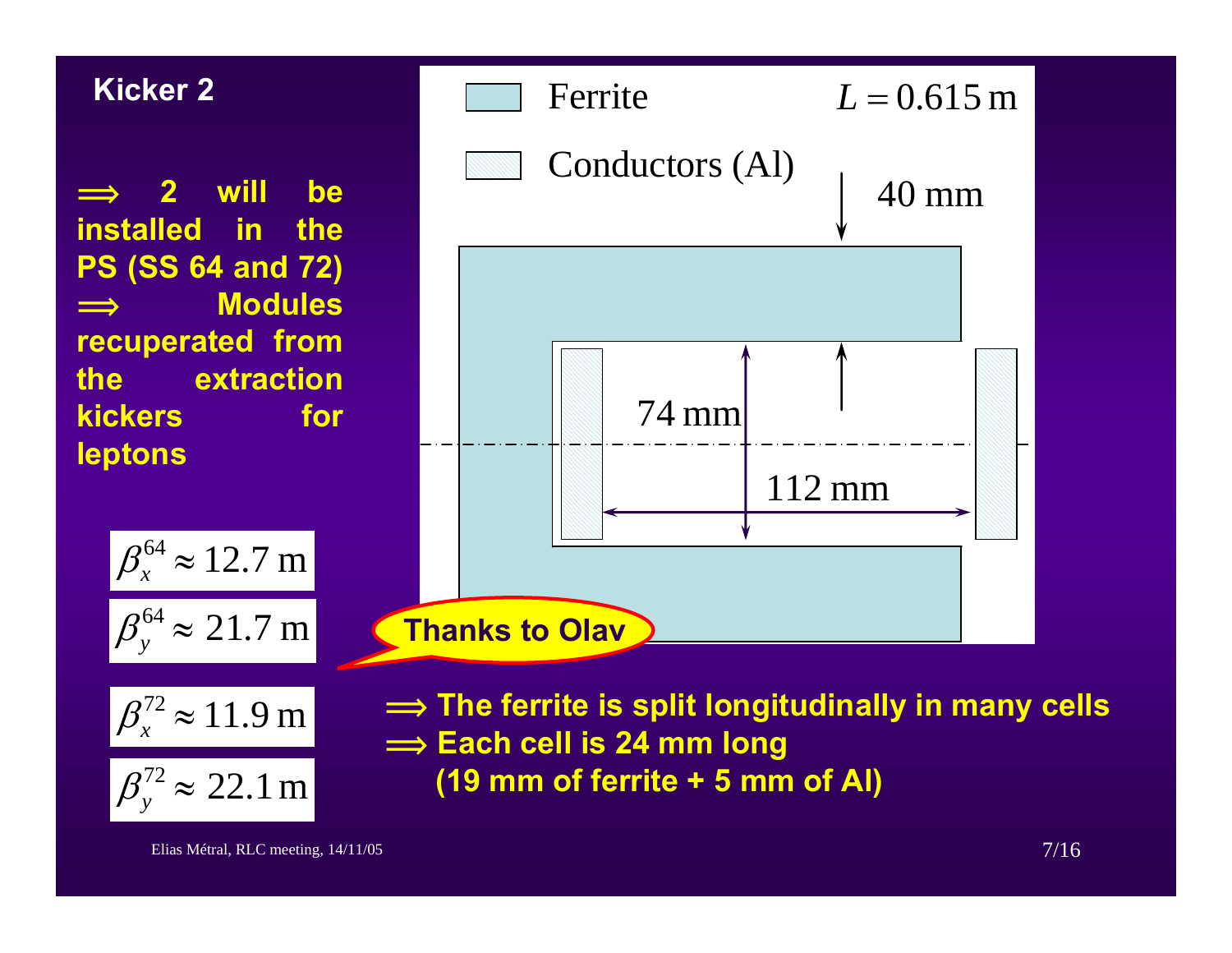#### **Kicker 2 î Measurements vs. Tsutsui**

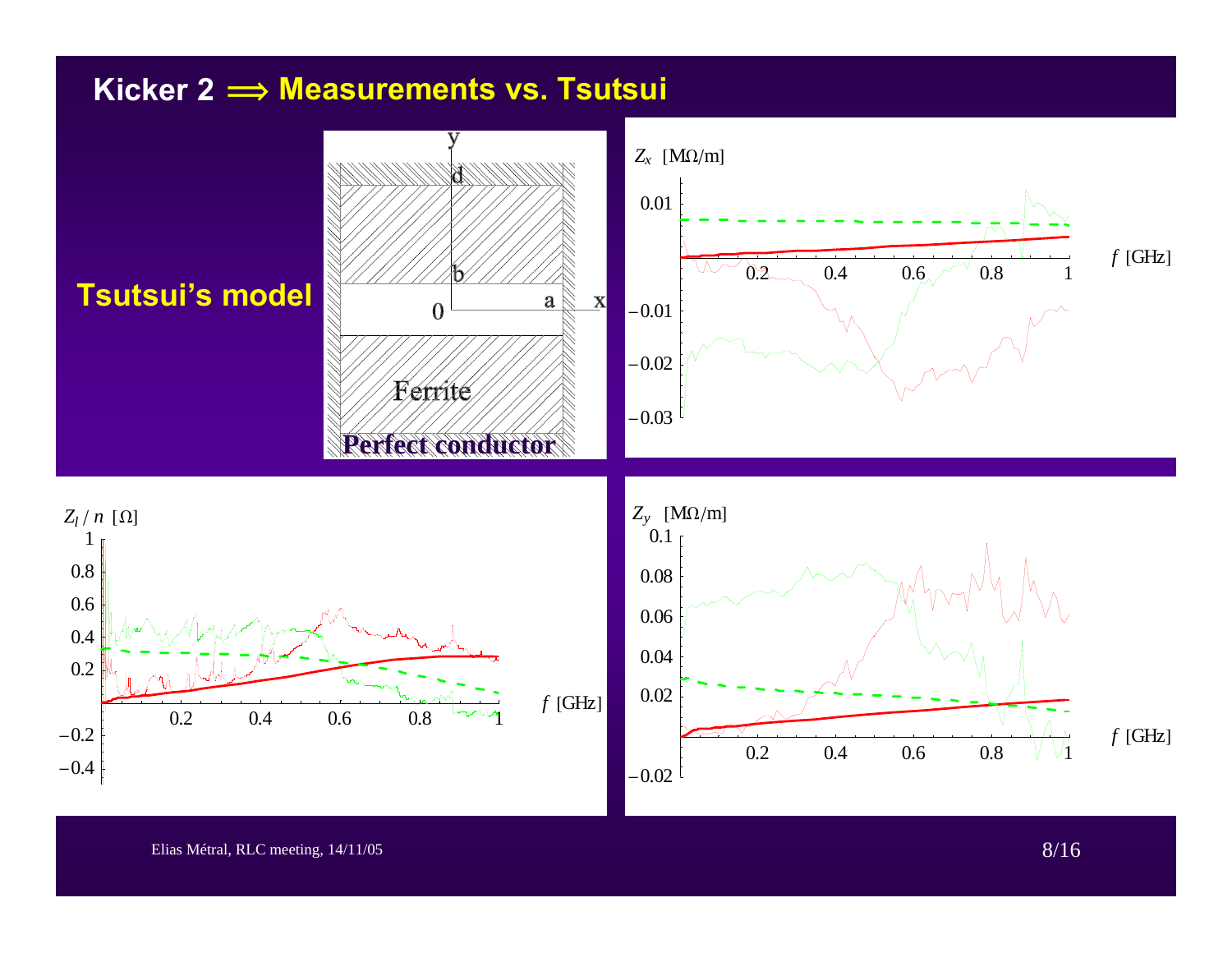#### **Kicker 2 î Comparison Tsutsui-Burov&Lebedev for the vertical imped.**



#### **Measurements vs. Tsutsui Measurements vs. Burov-Lebedev**

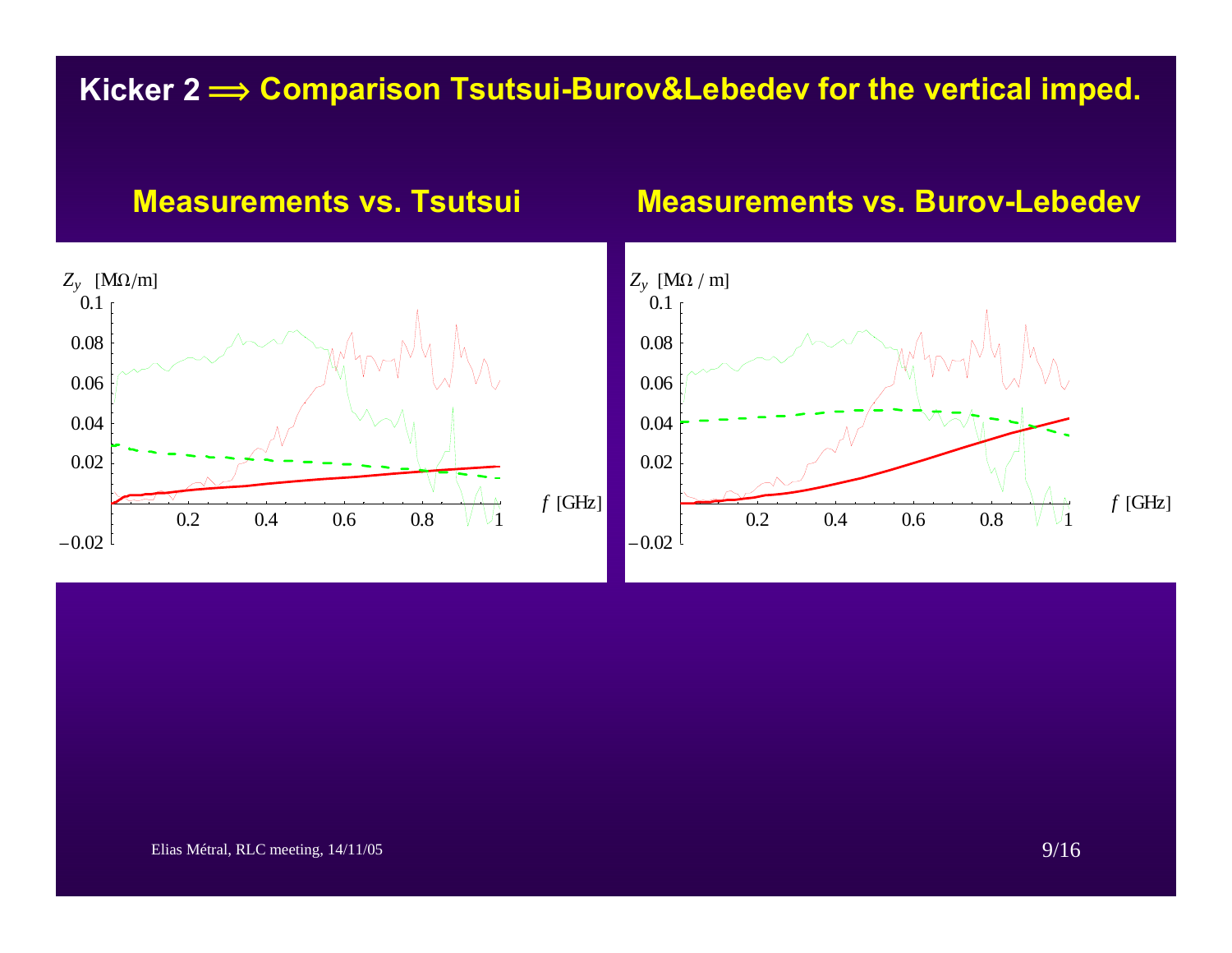#### **CONCLUSION (1/3)**

**The Broad-Band impedances of the PS machine are** 

$$
\begin{aligned}\n&\text{Im}\left[Z_{l}^{BB} / n\right]_{l,f.} \approx 20 \,\Omega \\
&\frac{Z_{l}^{BB}}{n} = \frac{\Omega_{0}}{\omega} R_{l} / \left[1 - j \mathcal{Q}\left(\frac{\omega_{r}}{\omega} - \frac{\omega}{\omega_{r}}\right)\right] \qquad Z_{x,y}^{BB}(\omega) = \frac{\omega_{r}}{\omega} R_{x,y} / \left[1 - j \mathcal{Q}\left(\frac{\omega_{r}}{\omega} - \frac{\omega}{\omega_{r}}\right)\right] \\
&\omega_{r} = 2 \pi f_{r} \approx 2 \pi \times 1.4 \,\text{GHz} \\
&\Omega = 1 \\
R_{x,y} \approx \text{Im}\left[Z_{l}^{BB} / n\right]_{l,f.} \times \frac{2 \, R}{\beta \, b_{eq}^{2}}\n\end{aligned}
$$

Elias Métral, RLC meeting,  $14/11/05$  10/16 **The longitudinal impedance will increase from ~20 Ω to ~23 Ω (i.e. an increase of ~ 15%) <sup>î</sup> Check beam stability in particular for LHC beams (can only be done with measurements!)**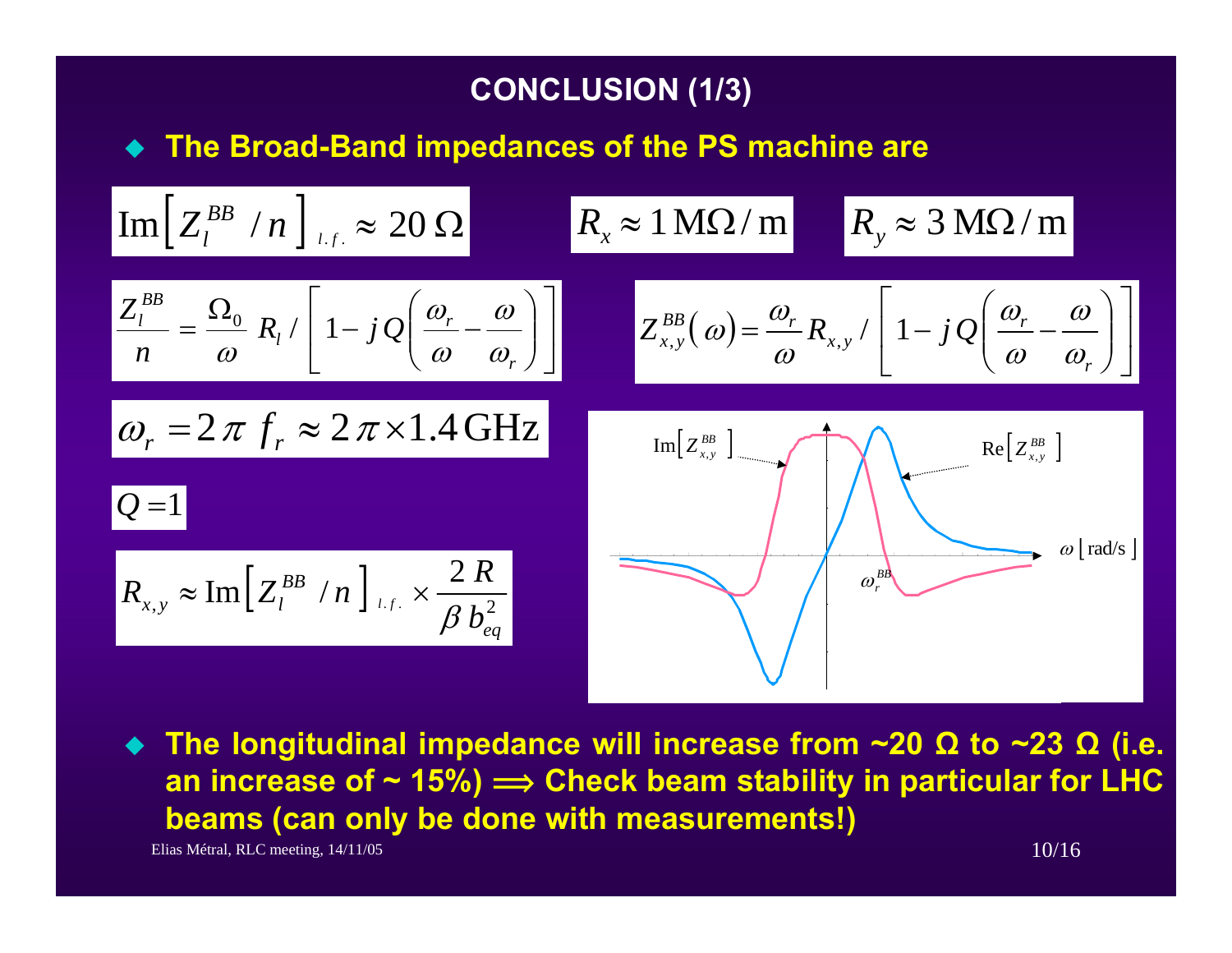#### **CONCLUSION (2/3)**

◆ The vertical plane is the most critical  $\implies$  We will add ~ 0.4-0.5 **MΩ/m to the ~ 1.5 (at ~ 700 MHz) already present <sup>î</sup> Increase of ~ 30% î Will be more critical at transition for nTOF**



 $\implies$  Instability suppressed by increasing the longitudinal emittance  $\mathsf{to}\ \textsf{\textbf{--2}}.2\ \textsf{eVs} \Longrightarrow \mathsf{The}\ \textsf{longitudinal}\ \textsf{emittance}\ \textsf{will}\ \textsf{have}\ \textsf{to}\ \textsf{be}$ **increased to ~ 2.5 - 3 eVs. Consequences?** 

Elias Métral, RLC meeting,  $14/11/05$  11/16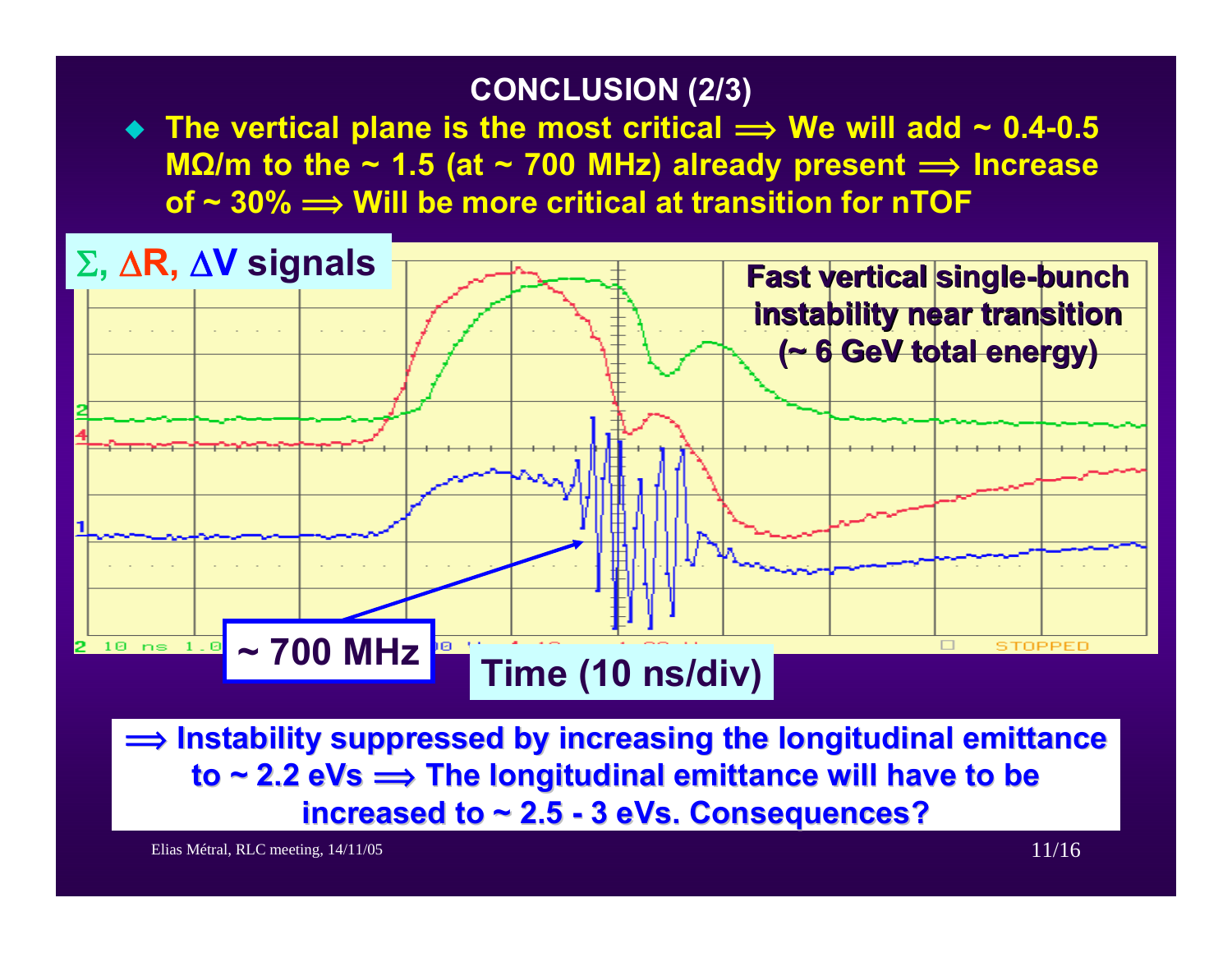#### **CONCLUSION (3/3)**

- **The 114 MHz RF cavities were removed from the PS machine during the 2000-2001 shutdown**
- **The kicker tanks in SS72 and SS94 (for leptons) were removed from the PS machine on 7/1/2003**
- **The fully nominal LHC beam was produced before we removed the lepton kickers (S. Hancock's talk at Chamonix 2003)**   $\implies$  These kickers are not too harmful for the (nominal) LHC **beam production**
- **Finally only 1 kicker of lepton type is foreseen to be installed** (instead of 2) in section 4 (Massimo,  $14/11/05$ )  $\implies$  Smaller **impedance than predicted in this talk**
- **2 200 MHZ RF cavities have been removed from the PS machine during this long shutdown**  $\implies$  **What is the reduction of the impedance? Will it be possible to increase the longitudinal blow-up if necessary?**

Elias Métral, RLC meeting,  $14/11/05$  12/16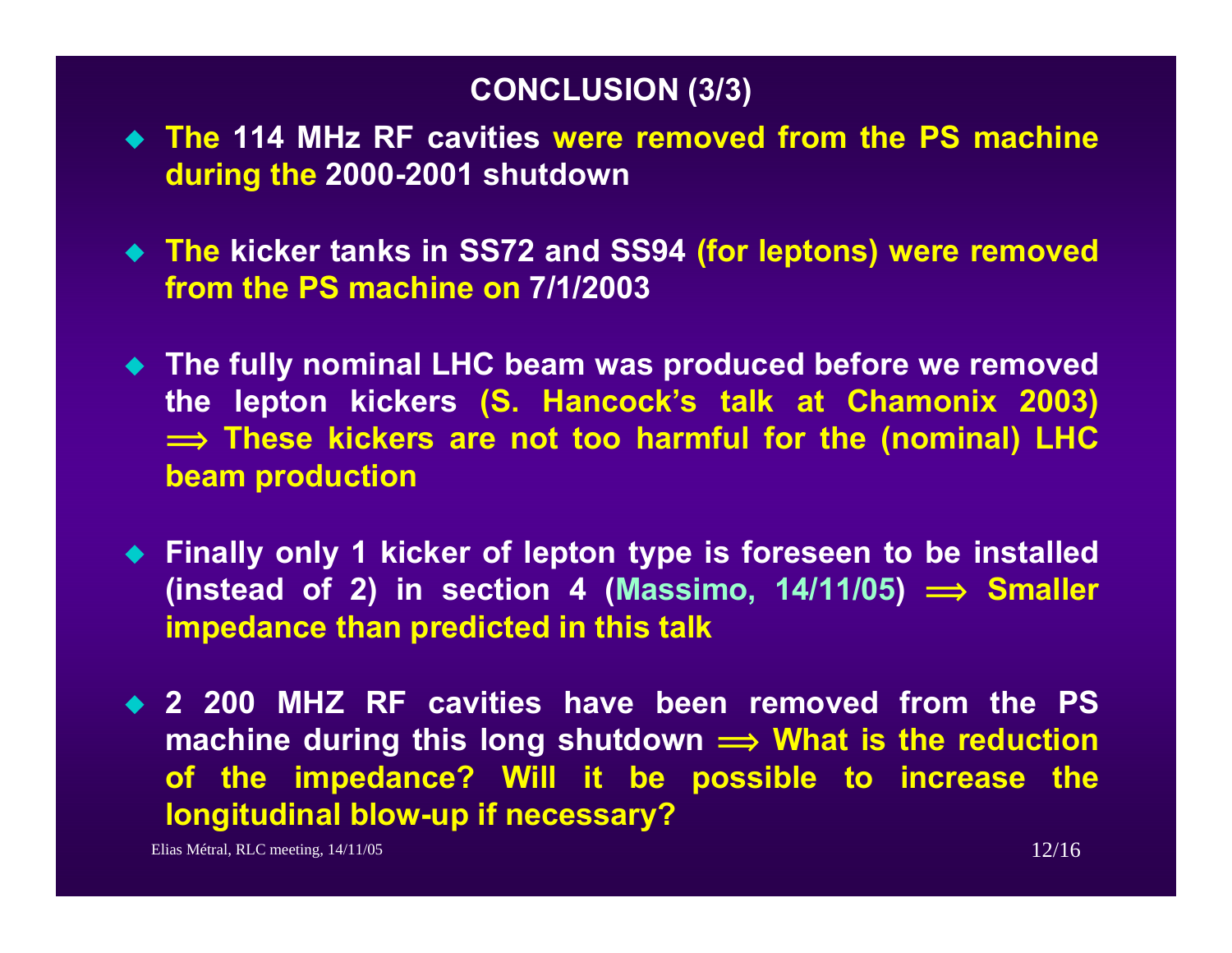### **APPENDIX: TSUTSUI'S RESULTS COMPARED TO MINE (APPLYING HIS FORMULA) FOR THE CASE OF THE SPS MKE KICKER WITH 4A4 FERRITE INSTEAD OF 8C11 (1/4)**



 $a = 67.5$  mm  $b = 16$  mm *d* <sup>=</sup> 76 mm*L* <sup>=</sup> 1.658 <sup>m</sup>

Elias Métral, RLC meeting,  $14/11/05$  13/16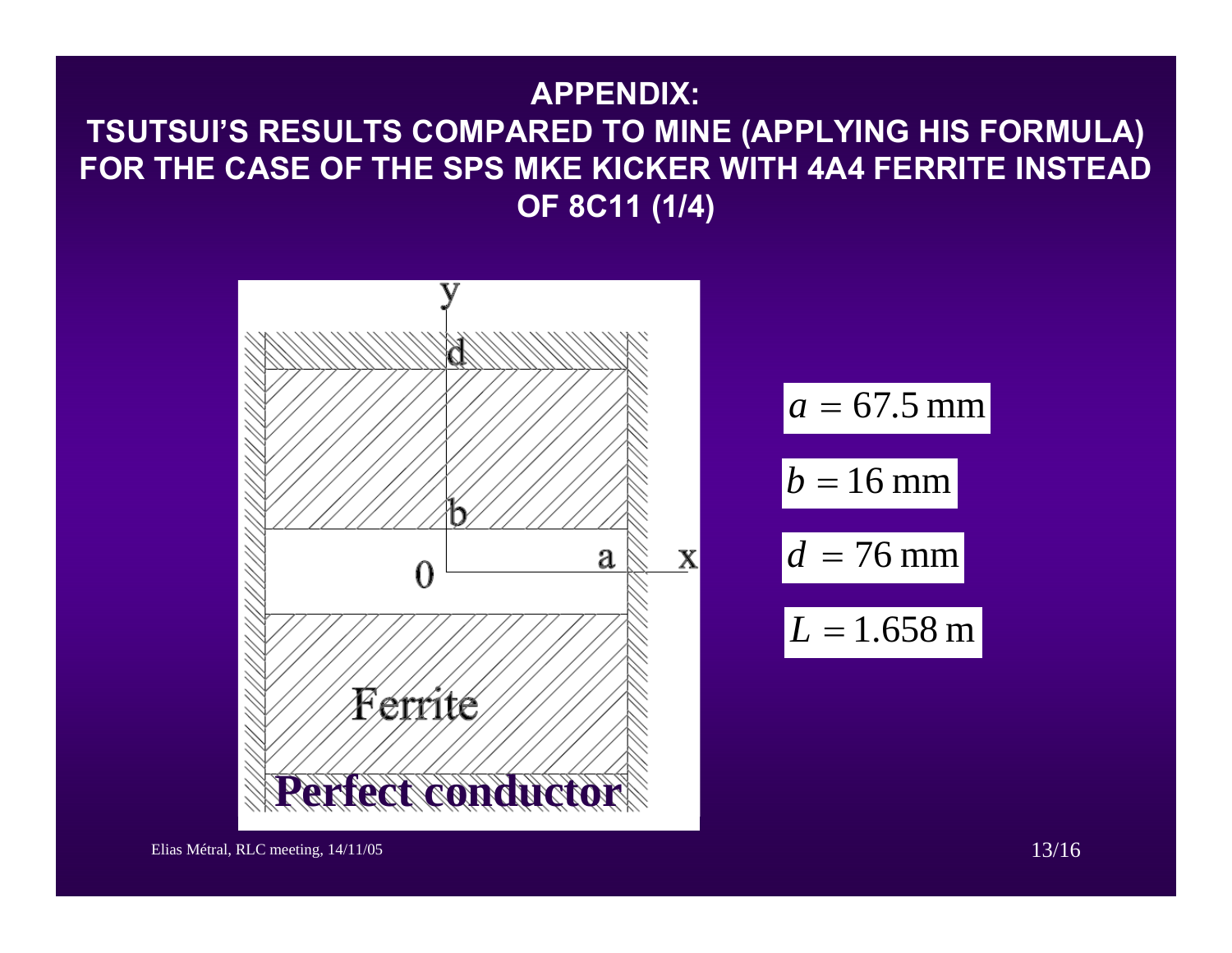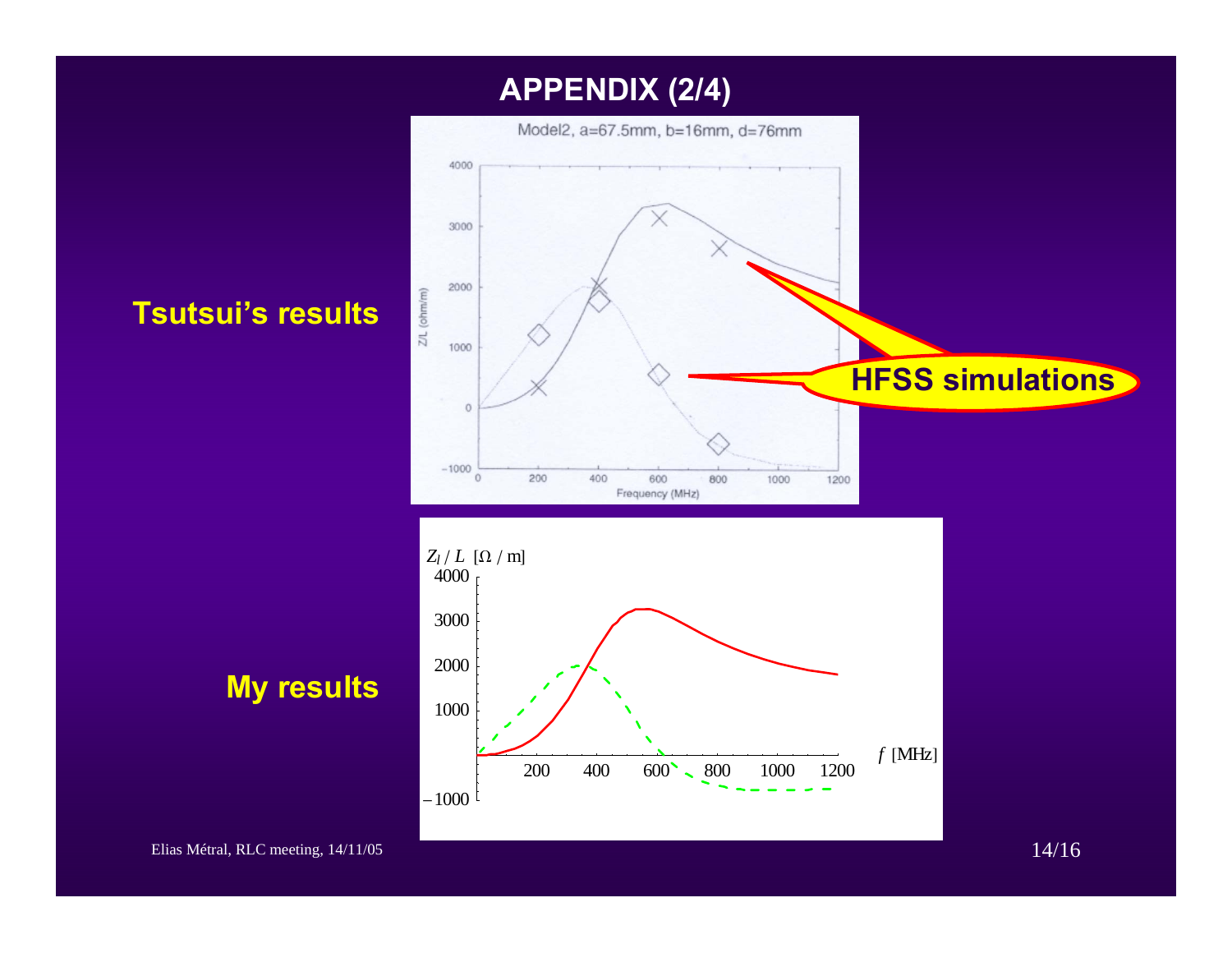#### **APPENDIX (3/4)**